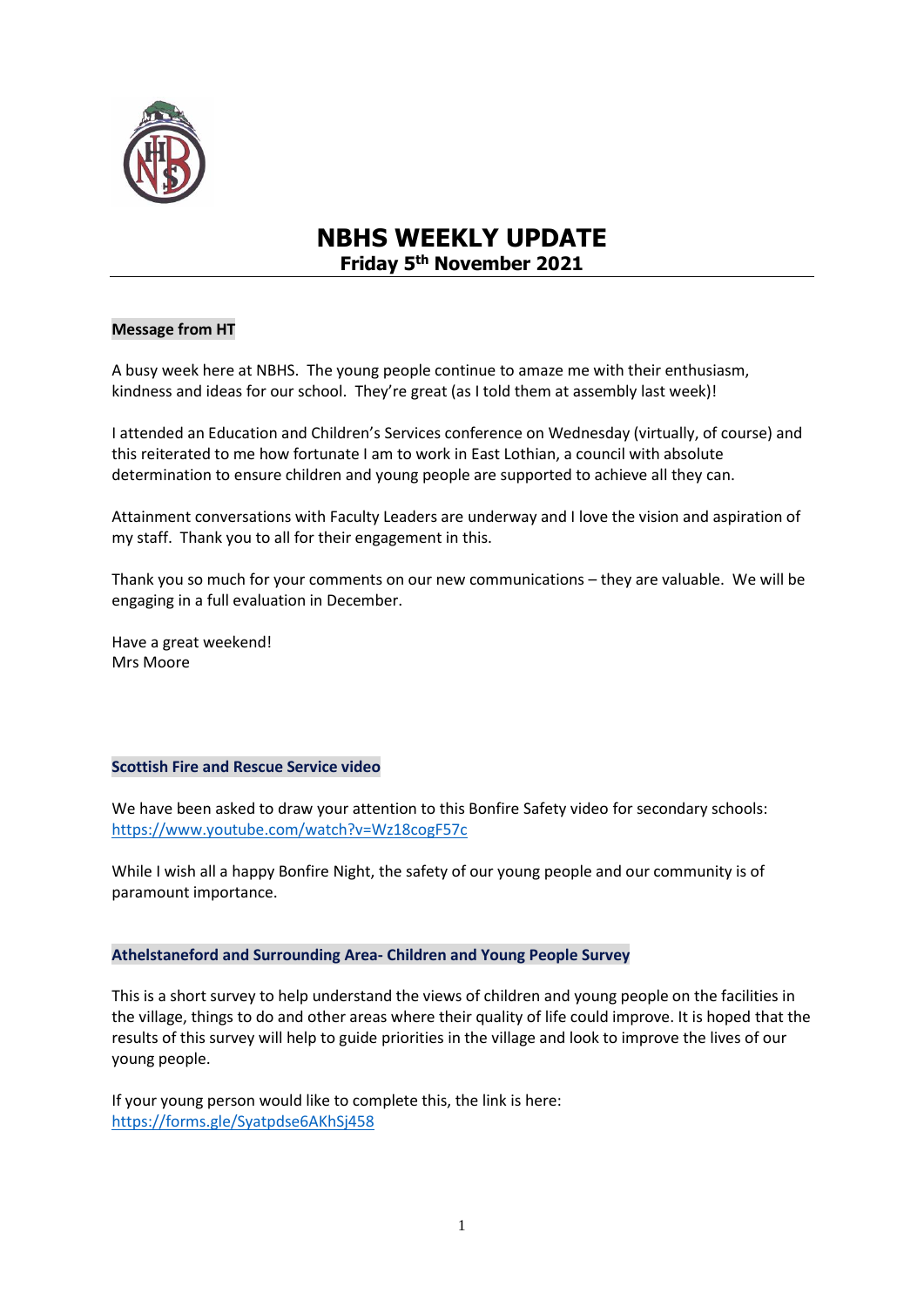## **Scottish Careers Week**

**Scotland's Biggest Parents Events** is happening from 15th-19th November 2021.

**Scotland's Biggest Parents Night -** This year features a national launch event on 15th November and a full week of opportunities for parents and carers to learn from experts about the future jobs, growth industries and the skills that will be needed in the workplace of the future. [Find Out More](https://dyw-edinmideast.us1.list-manage.com/track/click?u=d1965985bd489ab4b47f4f0c0&id=bb997e80b6&e=ef30a83d35)

The first ever **Scottish Careers Week** will take place from 15-19 November, showcasing the wide range of careers support available to people of all ages across Scotland. The campaign aims to help people explore, understand and manage their career choices, and the services and resources available to support them. [Find Out More](https://dyw-edinmideast.us1.list-manage.com/track/click?u=d1965985bd489ab4b47f4f0c0&id=62e2863a58&e=ef30a83d35)

#### **School Ethos**



Huge thanks to all who engaged with our end of half-term activities – opportunities to fill our corridors with laughter and joy are certainly welcomed at the moment.

The CDT department looked great!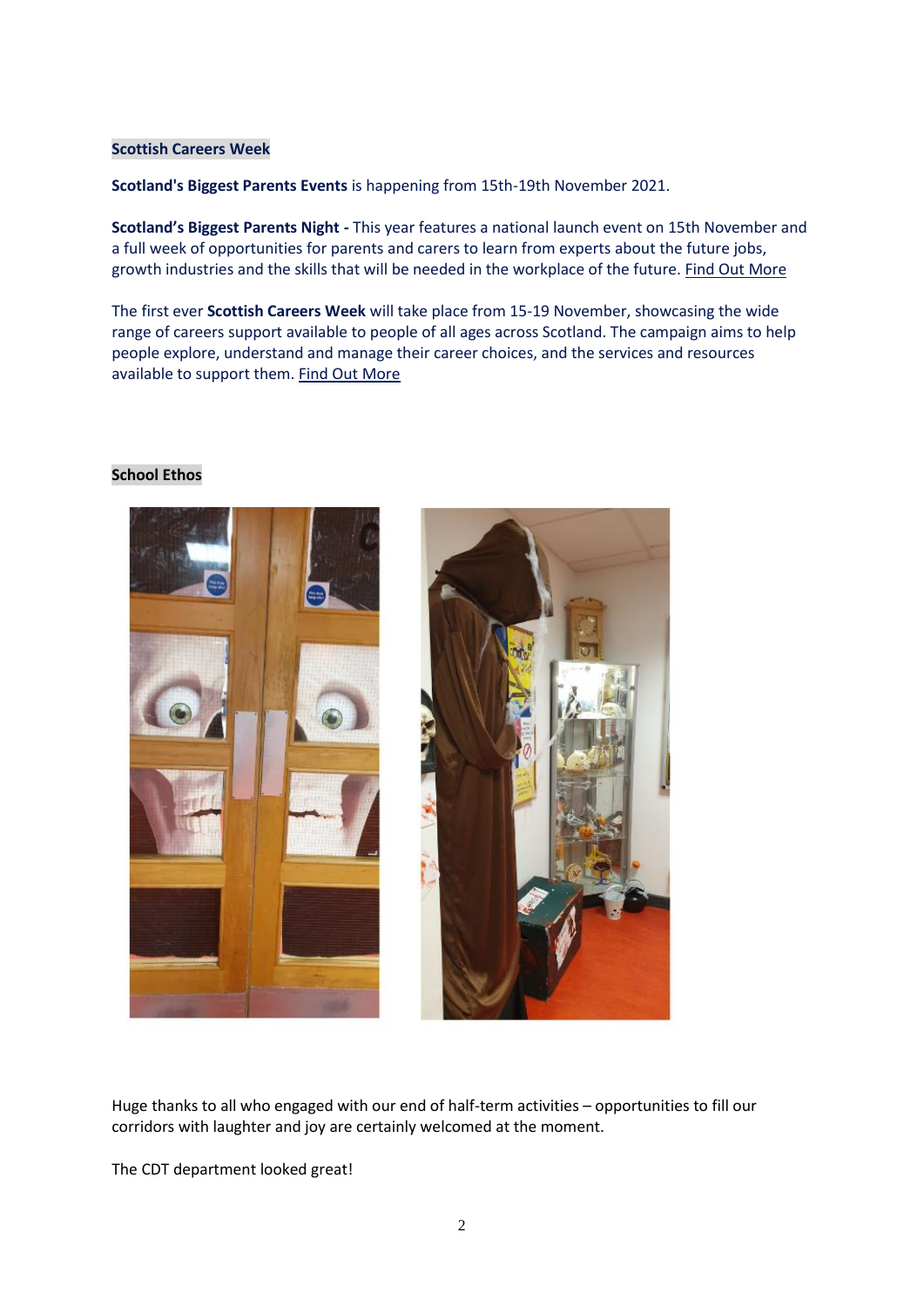## **NBHS Rugby Team results**

# **RECENT RESULTS**

16/10/21 NBHS U15s won 55 15 against Dalkeith (Home)

30/10/21 NBHS U15s won 56 35 against Ross High (Home) Schools Conference NBHS U18s lost 24 7 against Ross High (Away)

# **UPCOMING FIXTURES**

03/11/21 NBHS U15's v North Edinburgh Vikings at Inverleith Park, 630pm KO.

06/11/21 - Schools Conference NBHS U13's v Musselburgh at Pinkie Playing Fields, 10am KO NBHS U16's v Musselburgh at Pinkie Playing Fields, 10am KO **HAMISH WATSON**

Some U15's and U16's players were recently treated to a coaching session at Recreation Park by Scotland and British Lion superstar Hamish Watson. Hamish imparted some of his rugby and life lessons on to the boys with a contact session and Q & A, he gave us an inspirational snippet of his career journey with ups and downs, with a key message of never giving up!

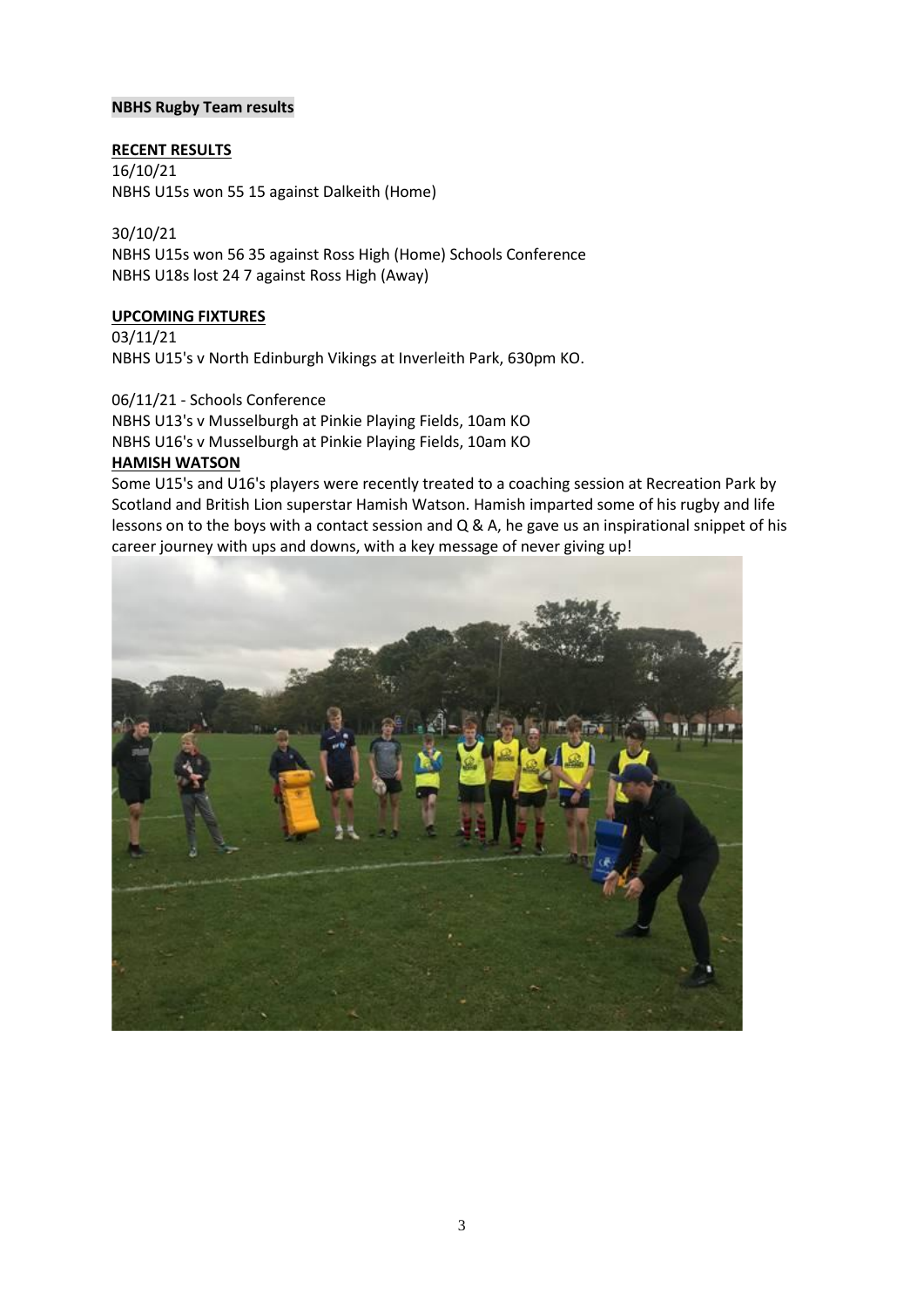## **East Lothian Council Attendance Policy – Public Consultation**

Public consultation on our draft attendance policy: *Included, Engaged and Involved. A Positive Approach to Promoting Attendance School Attendance* can be made via the East Lothian Council consultation hub:

<https://eastlothianconsultations.co.uk/education/new-school-attendance-policy/>

Consultation closes on 16<sup>th</sup> November 2021

**Careers**

**Mick Burns** Careers Adviser Email: [mick.burns@sds.co.uk](https://mail.elcschool.org.uk/owa/redir.aspx?C=fbGa3DGVrsUoQB2CnJP23eXwMGzxu7J1CtarT6dTOwkq_NlpJujXCA..&URL=mailto%3amick.burns%40sds.co.uk) **Mobile:** 07887 831454 Twitter: MickBurns2 Blog: [www.edubuzz.org/careers](http://www.edubuzz.org/careers)

Apprenticeship and vacancies for Edinburgh and Lothians [here](https://www.edubuzz.org/careers/2021/11/02/current-vacancies-in-edinburgh-and-lothians/)

We have delivered two **S5 careers talks** to the whole year and you can view the content [here](https://www.edubuzz.org/careers/2021/10/28/s5-buzz-talk-november-part-2/) You will find the survey an interesting snapshot of their future plans!

#### **Leith School of Art** Open Days [here](https://www.edubuzz.org/careers/2021/10/13/leith-school-of-art/)

Are you a **future Engineer**? Find out about activities next week and beyond [here](https://www.edubuzz.org/careers/2021/10/12/are-you-a-future-engineer/)

**Graduate Apprenticeship** (work and study for a degree) vacancies in Engineering and Business at [www.apprenticeship.scot](http://www.apprenticeship.scot/)

**Scotland's Biggest Parents Events** is happening from 15th-19th November 2021.

**Scotland's Biggest Parents Night -** This year features a national launch event on 15th November and a full week of opportunities for parents and carers to learn from experts about the future jobs, growth industries and the skills that will be needed in the workplace of the future. Find Out [More](https://eur01.safelinks.protection.outlook.com/?url=https%3A%2F%2Fdyw-edinmideast.us1.list-manage.com%2Ftrack%2Fclick%3Fu%3Dd1965985bd489ab4b47f4f0c0%26id%3Dbb997e80b6%26e%3Def30a83d35&data=04%7C01%7Cmick.burns%40sds.co.uk%7C35ddb4b9ff0f4d6a426308d99adf7e19%7C33ca6d475e4f477484f1696cbb508cbe%7C0%7C0%7C637711106945689573%7CUnknown%7CTWFpbGZsb3d8eyJWIjoiMC4wLjAwMDAiLCJQIjoiV2luMzIiLCJBTiI6Ik1haWwiLCJXVCI6Mn0%3D%7C1000&sdata=ThQTQffTRM726KnzBIWFBM38obsxxVxYeMONtZ9yno0%3D&reserved=0)

The first ever **Scottish Careers Week** will take place from 15-19 November, showcasing the wide range of careers support available to people of all ages across Scotland. The campaign aims to help people explore, understand and manage their career choices, and the services and resources available to support them. Find Out [More](https://eur01.safelinks.protection.outlook.com/?url=https%3A%2F%2Fdyw-edinmideast.us1.list-manage.com%2Ftrack%2Fclick%3Fu%3Dd1965985bd489ab4b47f4f0c0%26id%3D62e2863a58%26e%3Def30a83d35&data=04%7C01%7Cmick.burns%40sds.co.uk%7C35ddb4b9ff0f4d6a426308d99adf7e19%7C33ca6d475e4f477484f1696cbb508cbe%7C0%7C0%7C637711106945689573%7CUnknown%7CTWFpbGZsb3d8eyJWIjoiMC4wLjAwMDAiLCJQIjoiV2luMzIiLCJBTiI6Ik1haWwiLCJXVCI6Mn0%3D%7C1000&sdata=OS%2FjnAZ5hSDiK4zfLwihK9WiiaLMJ9nESdQ3G3OxxJM%3D&reserved=0)

**The Rangers Soccer Academy** offers the opportunity of training and degree level study, more details [here](https://www.edubuzz.org/careers/2021/11/02/the-rangers-soccer-academy/)

S4-S4 and interested in a career in **Civil Engineering?** We have organised an online session on Wednesday 10 November at 4pm in conjunction with the Institute of Civil Engineers. Any student wanting to attend should email [cburgess@edubuzz.org](mailto:cburgess@edubuzz.org) or [mick.burns@sds.co.uk](mailto:mick.burns@sds.co.uk)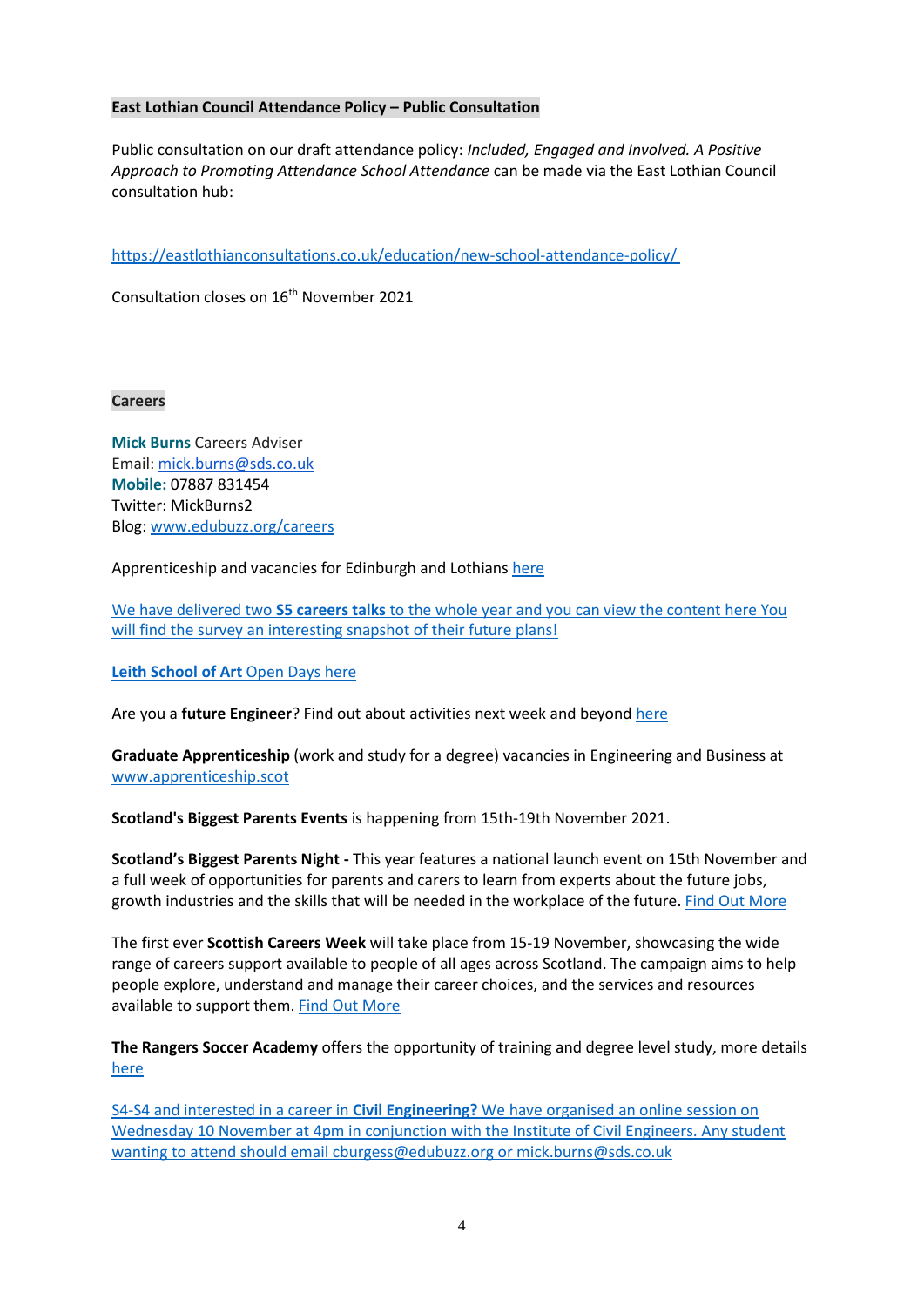## ECO COMMITTEE NEWS

I'm delighted to share that two of our young people, Bethany Willis and Ella MacCulloch have been accepted for the role of COP26 Local Champions.

As a COP26 Local Champion, they will play a role in ensuring that young people and organisations in their community know about COP26 activities, and together with other Local Champions, they will support projects and activity within their area to create new opportunities for young people to get involved with climate action and decision making locally, nationally and globally. We look forward to hearing from them.

Ms Prete



Last Thursday evening, the Eco Committee were invited to join a group of individual speakers with an interest in the environment at an event in the Blackadder Church. This seems particularly relevant with Cops26 happening in Glasgow. This was a good opportunity for us to be heard in the community and to listen to what other people of all ages are doing and thinking. Taking part were individuals from Edinburgh University, Sustaining North Berwick and Fidra.Org along with Camille Charles and Zoe Gormley S6 pupils from NBHS Eco Committee. I was very proud of our pupils as they clearly presented their message, answered questions and gave their opinions. The following message from the event organiser, Niki McKenzie, says just that

*'Please also do pass our thanks on to Zoe and Camille - they presented so clearly and we're great on Q&A, encouraging for all of us. I thought when they answered the question about whether what we did made a difference in the big scheme of things and they said 'well we're changing the behaviours of just a few hundred school pupils.........' that was a point well made*.'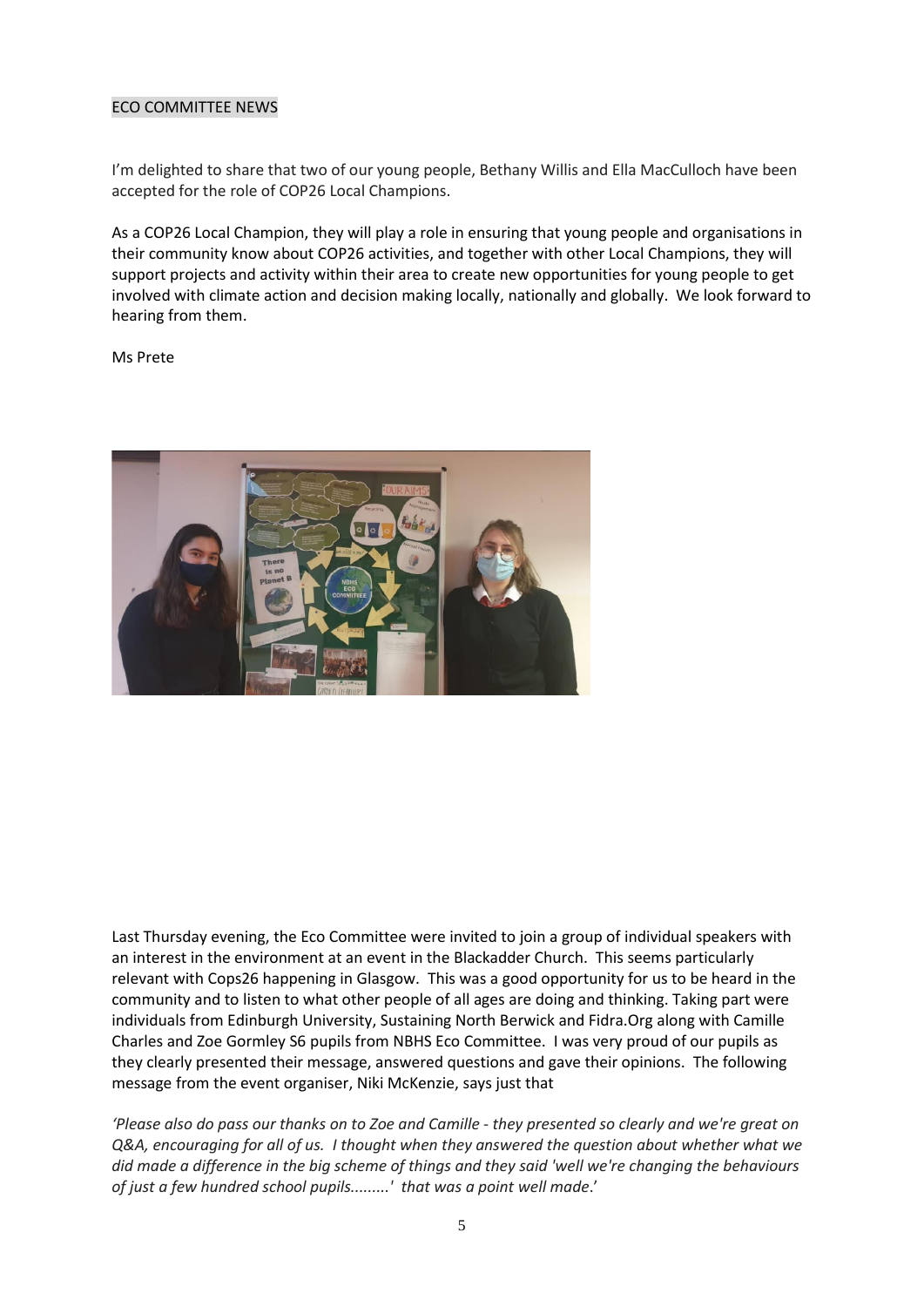

#### **Charities update**

The total amount raised by the Charities Committee Dress Down Day on Friday 15th October was £686.81! Fantastic!

The Poppy Appeal – we are going to be selling poppies around the school in the next couple of weeks for Remembrance Day. Your support of this would be appreciated.

#### **Brave the Shave – Macmillan support**

One of our pupils, Isla Kinniburgh, is currently raising money for Macmillan and has raised £345 already – she would love to raise more.

Find out more here: <https://bravetheshave.macmillan.org.uk/shavers/isla-kinniburgh>

#### **PTA Festive Fair Website: Stall Holder Invitation**

The PTA Festive Fair Website is returning this year to make Christmas shopping with local crafters and small businesses easy from the comfort of your home.

The online shopping fair will open in mid November and run through to Christmas. Watch this space for a link to the Fair in the coming weeks.

This is a fantastic opportunity for local crafters to showcase their products to the local community and beyond.

If you are (or know of) a small business or crafter who are interested in taking a stall please email [ptanbhs@gmail.com.](mailto:ptanbhs@gmail.com) There is a small fee to participate and all income will go directly to the PTA to support initiatives in the school.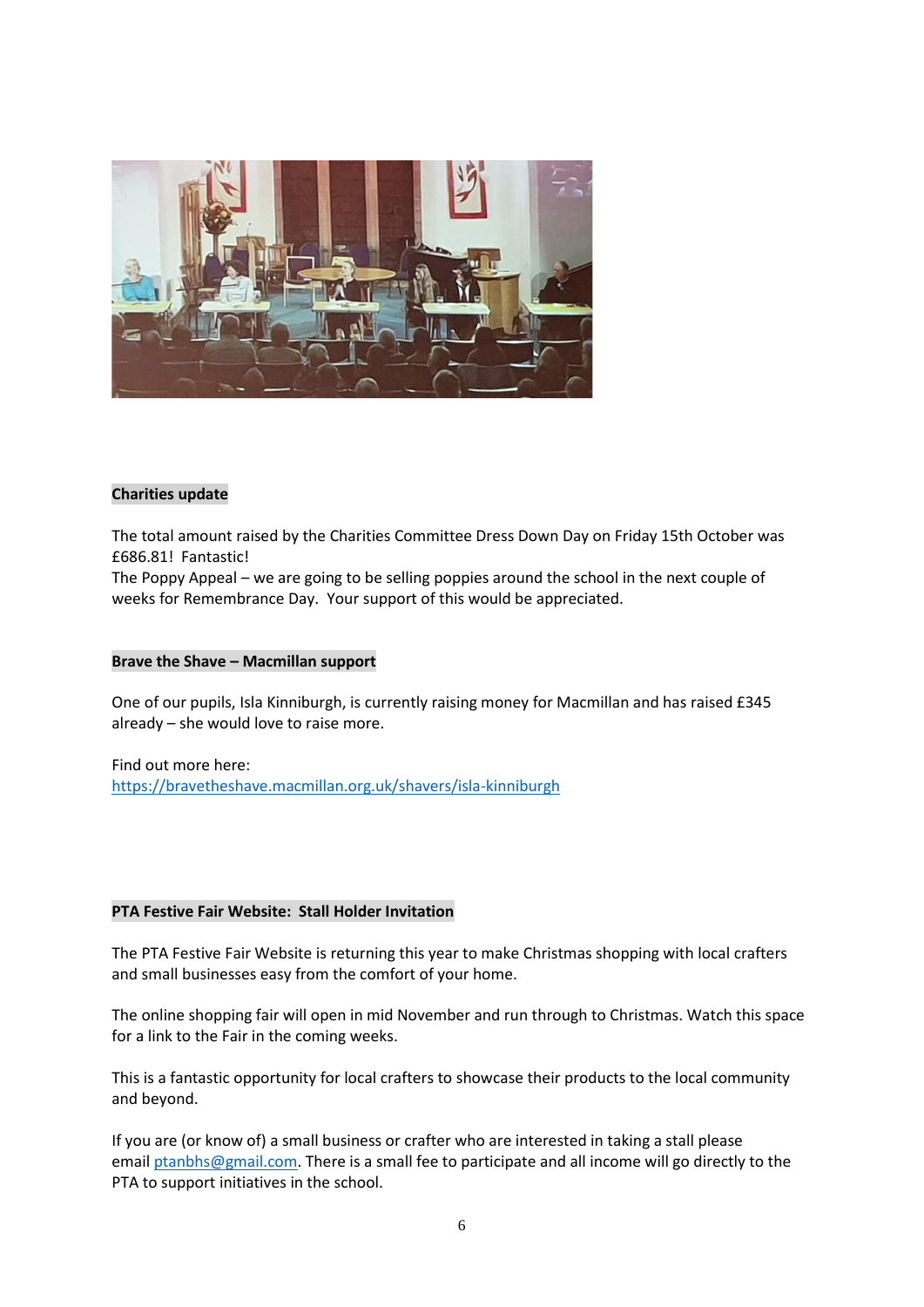## **Covid Mitigations**

It continues to be **vitally** important that all pupils follow the one way system, wear face coverings (unless exempt) and ensure good hand hygiene. Please use the information in the Warn and Inform letter as your guide to current protocols.

The expected National update on Covid school guidance has now clarified that there will be **no changes to current mitigations at present.**

#### **Asymptomatic Testing**

With children back at school it's important to be aware of the latest guidance to help everyone stay safe.

For the latest information, visit:

[gov.scot/publications/coronavirus-covid-19-getting-tested](file://///nb-server1/subjects/Admin/Diane/Weekly%20update/September%202021/gov.scot/publications/coronavirus-covid-19-getting-tested) Testing can help reduce the risks of an outbreak. Pupils should test themselves twice a week, reporting the results online even if they are negative or void.

You may find the Parent Club webpage on testing useful: [COVID-19 testing for staff and pupils |](https://www.parentclub.scot/articles/covid-19-testing-staff-and-pupils)  [Parent Club.](https://www.parentclub.scot/articles/covid-19-testing-staff-and-pupils).



#### **Parents coming into school building**

Please note that the following COVID-19 mitigation measure remains in place during this time: parents and carers cannot come into the school building. Unfortunately, this means that if your child forgets something, you cannot drop the item off at school for them.